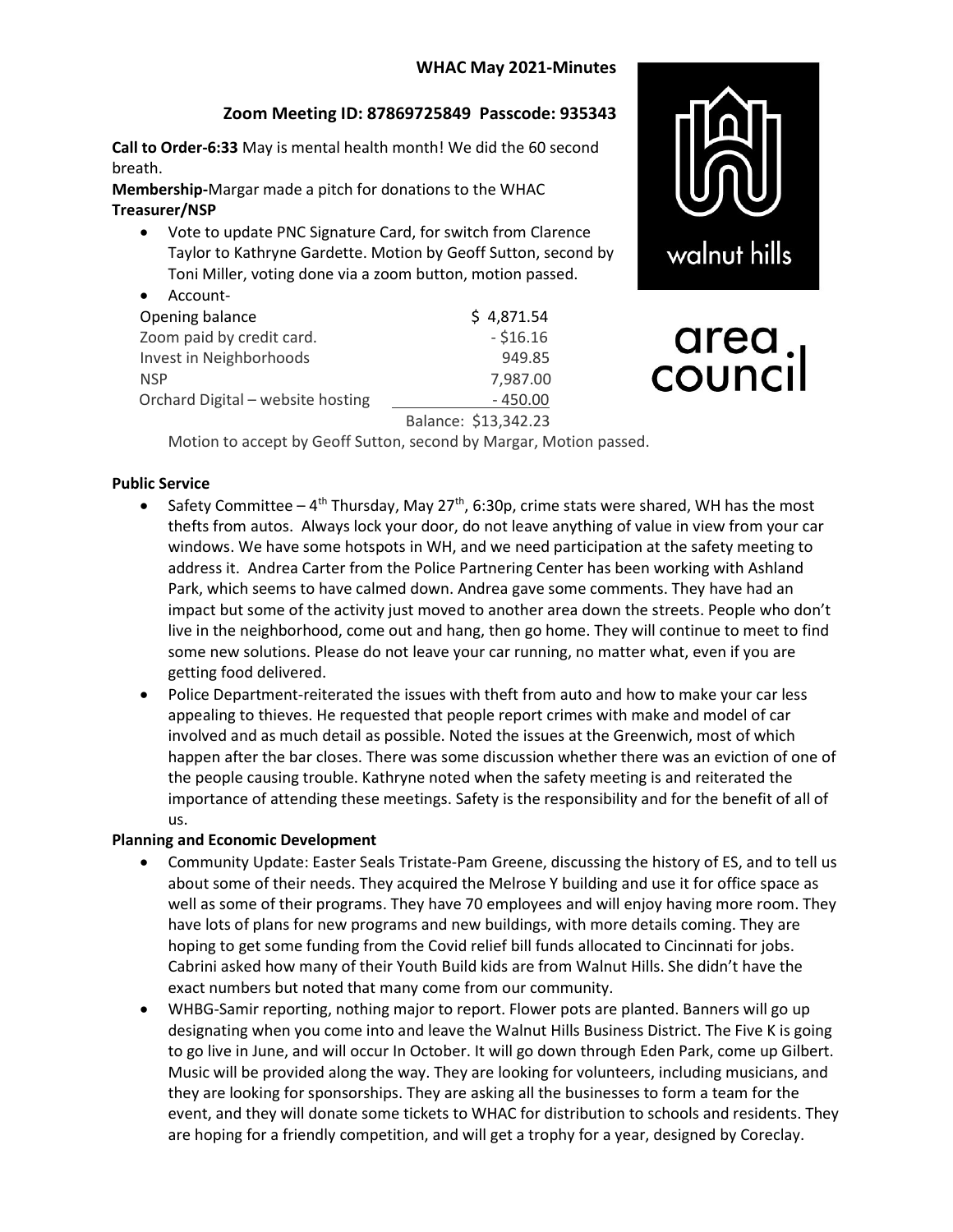- $\circ$  Transportation Committee Update-Samir also reporting, they are setting the vision and mission, and designating members. They are focused on addressing all areas of transportation in and out of the neighborhood. They are looking for community leaders in all the different types of transportation, and will be important for the second round of stimulus grants. They are putting together recommendations now.
- Community Update: UDF, Mark Wilson reporting on the Walnut Hills store, they are selling the store. They use four criteria, performance, security, associates, community impact. All of the four criteria went into the decision. They have a buyer but can't yet disclose, it is a small entrepreneur, and will keep the store open as well as sell gas. Business will be as usual through the transition. Florence asked if it would stay UDF, and it will not. It will be a different store. Samir asked him if UDF has recommendations for the new owner. They will share marketing, sales and product mix information. Is UDF planning on making any investments in Walnut Hills to offset the loss of the store?
- LoS Vote: WHRF
- WHRF-They are applying for funding for Business Development grants and Façade Improvements grants. 80% covered by the grant, 20% covered by the owner. They are applying throught NBDIP. One contractor would manage the improvements for 10-15 identified businesses. It would be managed by the Working Group. They would like to add two blocks to the business district. The grant ask will be for about \$200,000. They would like a letter of support. Samir noted that the WHBG did support the letter but had a few qualifications to their approval, especially relating to changing the boundaries of the business district. Two votes will be taken, to support the ask, and then to support the expanded Business district as part of the ask. Kathryne noted that way back when, the Monastery was included in the business district when they got their empowerment zone. The business district then was retracted, but no one knows why.
- Letter of support for NBDIP for the WHRF to apply for the grant, including the permission to include an ask to expand the business district. Second by Mona. Motion passed. Ric Hordinski expressed his appreciation.
- The Alexandra is making progress, and are looking for more funds.
- LoS Vote: The Model Group-Zach from the Model Group reporting. The project will be phased, including the Alexandra and Peebles Apartments. WHRF acquired the Alexandra, Model is now managing it. They are applying for 4% LIHTC rehab funds, and don't anticipate starting construction until March 2022. They need the letter of support to apply for HOME funds as well. This will keep rents at lower than 60%AMI. No displacement is anticipated.
- Peebles Apartment is a 9% LIHTC, HOME, Federal Home Loan Bank project with 42 units of 1,2,and 3 BR units affordable to 30%AMI, 50%AMI and 60%AMI residents. They are hoping to make it mixed use, but note that investors don't like that. They must have a letter of support to even apply for HOME funds, due on June  $14<sup>th</sup>$ .
- Letter of support for the Alexandra for HOME funds-Vote passed.
- Letter of support for Peebles Apartments for HOME funds-Vote passed.
- Update: Former Kroger Community Engagement-Kevin Wright, Joe Nichol and Kathy Atkinson presenting on feedback for what will go in the old Kroger site. There is a digital survey, pop up events, and community ambassadors doing surveys. Four different types of property personality were described, Quiet, Humming, Active, and Buzzing types. Cabrini wondered which type of activity was anticipated in the retail, which is different for each type.

### Educational Campuses

- Schools-Karen Hordinski reported an update on Spencer, which will have summer scholars, as will Frederick Douglass. She requested \$600 to split between Douglass, Spencer and Dohn, for teacher appreciation. She will communicate with Geoff offline to see if this is possible. Kathryne made a motion to grant this request, seconded by Geoff, motion passed.
- Sheena reported for Frederick Douglass, they had a good teacher appreciation week last week, lead by Wes Crout and Sheena. They have full time music, art and PE next year!!!